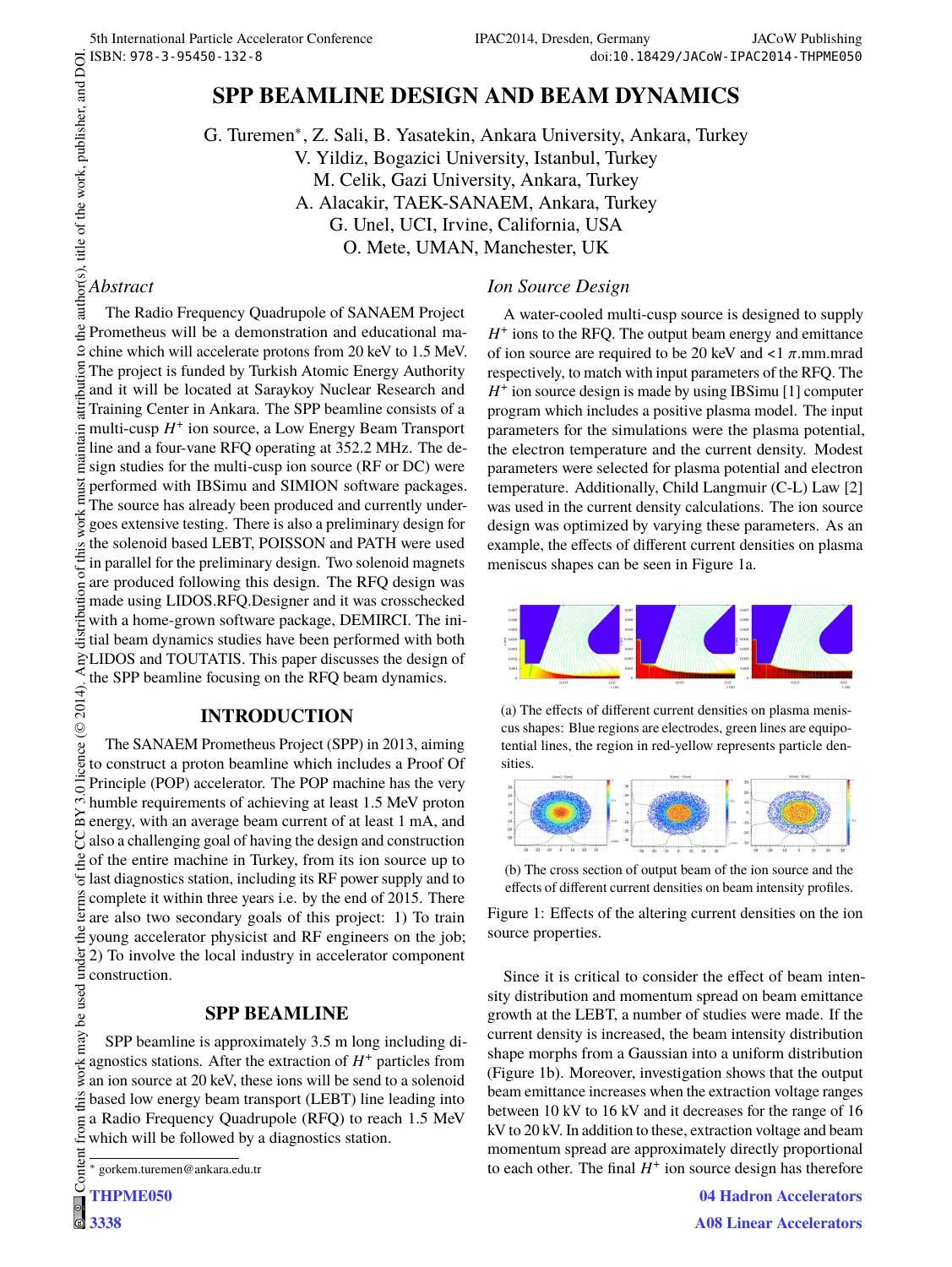5th International Particle Accelerator Conference IPAC2014, Dresden, Germany JACoW Publishing<br>ISBN: 978-3-95450-132-8 doi:10.18429/JACoW-IPAC2014-THPME050 doi:10.18429/JACoW-IPAC2014-THPME050

20 keV ion output energy and 16.8 mA beam current with a three electrode extraction system. The basic parameters of the ion source are shown in Table 1.

| Parameter                      | Value  | <b>Unit</b>    |
|--------------------------------|--------|----------------|
| Plasma Elect. Aperture Radius  | 1.5    | mm             |
| Extrac. Elect. Aperture Radius | 2.5    | mm             |
| Plasma-Extraction Elect. Gap   | 5.0    | mm             |
| Plasma Potential               | 10.0   | V              |
| Electron Temperature           | 2.5    | eV             |
| Initial Energy of Ions         | 5.0    | eV             |
| Transverse Temperature of Ions | 0.5    | eV             |
| <b>Current Density</b>         | 4002.0 | $A/m^2$        |
| Particle Number per Mesh Size  | 500    | #              |
| <b>Beam Current</b>            | 16.8   | mA             |
| Beam Energy                    | 20.0   | keV            |
| Beam Norm, RMS Emittance       | 0.0625 | $\pi$ .mm.mrad |

Table 1: Ion Source Parameters

The beam formation inside the three electrode extraction system can be seen in Figure 2. The first electrode is kept at 20 kV with plasma chamber while the second and third electrodes are grounded. Thus, 20 kV potential difference occurs at the plasma extraction region. Beside these, the gap between second and third electrodes is reserved for a vacuum pump.



Figure 2: The formation of the beam in extraction system: Electrodes are in blue, equipotential lines are in green.

A prototype ion source is constructed with cusp magnets and a quartz plasma chamber to visually observe the plasma formation. Plasma tests of the prototype ion source are performed successfully. The ion source has a removable feed-through so that it can be run both at antenna (RF) and filament (DC) modes. 13.56 MHz RF power supply fed ion source during RF antenna mode tests. Stable plasma is obtained at 230 W forward power. There are 8 row of confinement permanent magnets (3200 G) and their effect on plasma can be seen in Figure 3. Plasma wall losses can be slightly eliminated with the help of this magnetic structure.

Following these tests, water-cooled ion source with metal plasma chamber is under construction. Additionally, plasma and extraction electrode will be built as a removable part for further optimization.

#### **PFN for Pulsed Beam**

As the RFQ will be operated in pulsed mode, so should be the beam injection into it. This will be achieved by a Pulse Forming Network (PFN) which will supply voltage to

**04 Hadron Accelerators**

**A08 Linear Accelerators**



Figure 3: Plasma formation during tests of the ion source.

extraction electrode of the ion source. PFN circuit design and simulation was performed with CADENCE-PSPICE [3] software. Condensers on the PFN circuit will be charged with 40 kV in order to have the 20 kV extraction voltage. The PFN circuit diagram and the output voltage simulation can be seen in Figure 4. In the lower part of this figure, the thin lines represent condenser discharges while the thick red line represents PFN output voltage. As the downstream accelerator components are designed for a specific beam energy, the ion source output should be stable. To fulfill this requirement by making output voltage flat, the inductance of L5 is increased by a factor of 0.437.



Figure 4: Design of circuit scheme and simulation of the output signal of PFN: Time vs Voltage.

# *LEBT Design*

To provide a good match between ion source output and the RFQ input, a LEBT line with two solenoid magnets will be build. The solenoids were designed using POISSON [4] and FEMM [5] computer programs. Hard edge solenoid simulations show that the two solenoids should create 2500- 2800 G magnetic field for a 50 mm radius beampipe. Two identical power supplies (100 V, 33 A DC) will feed these two identical solenoids of 15 cm length and 2678 turns of Cu cables that can carry a maximum of 15 A. With these parameters, the solenoids were expected produce a maximum magnetic field of 2740 G (Figure 5), each.

After the completion of the 1.35 kW water-cooled solenoids, the measurements, without cooling, yielded 2600 G magnetic field. The chiller installation is ongoing.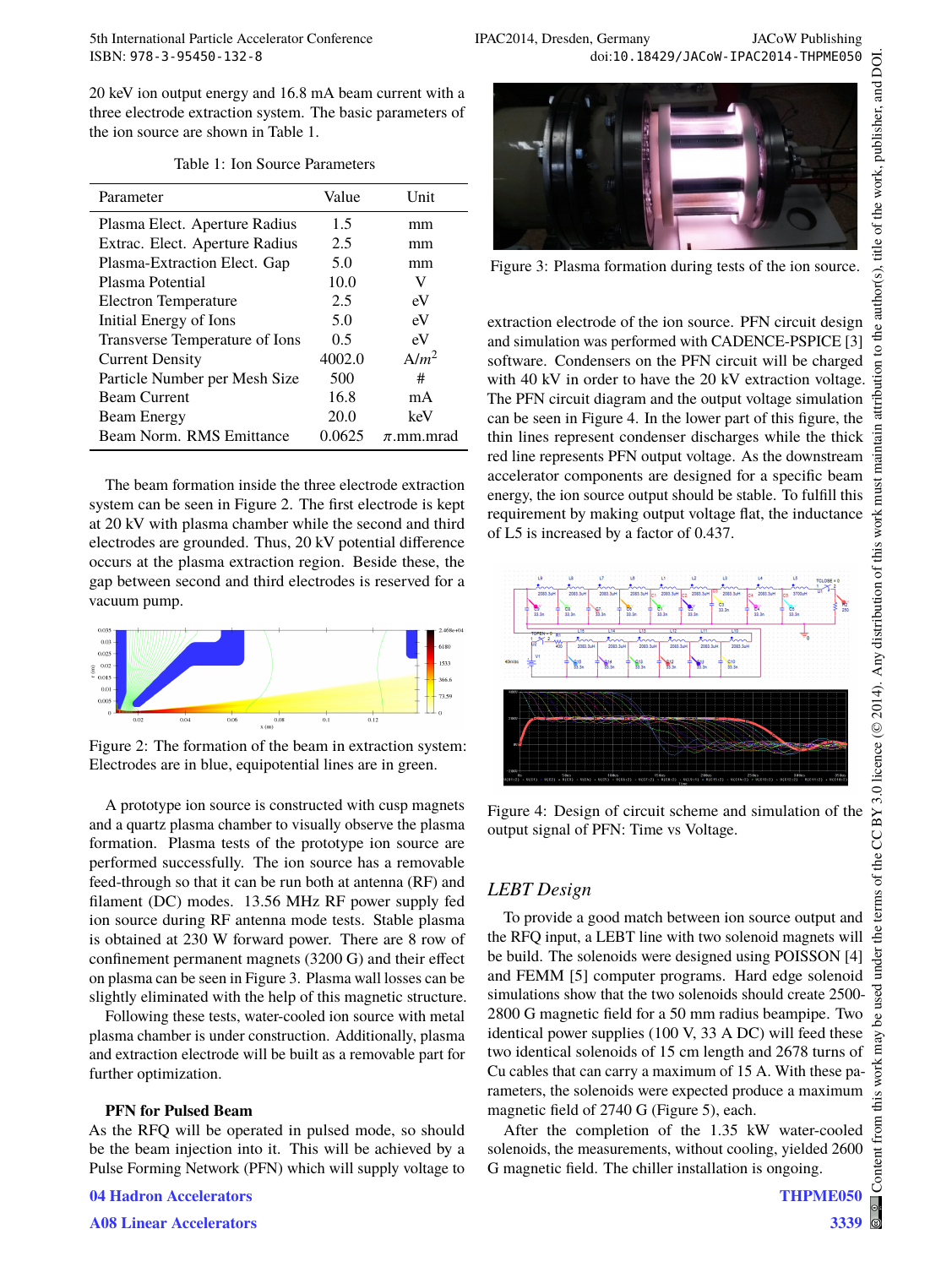

Figure 5: Simulation output of solenoids with POISSON. The pink lines are corresponding to magnetic field lines.

#### **LEBT Optimization**

to the author(s), title of the work, publisher, and DOI.

 $\overline{a}$ 

 2014). Any distribution of this work must maintain attribution to the author(s), title of the work, publisher, and DOI. maintain attribution The LEBT was designed with TRAVEL [6] computer program. Already existing simulation data of ion source output  $\frac{5}{3}$  beam and solenoid field maps were used for these simulations. Solenoid field aberrations have been observed because work of the low length to aperture ratio. The effect of these aberrations on beam emittance growth has been investigated with  $\circ$ f thi the help of multi-particle calculations. More TRAVEL simulations are ongoing with various solenoid strengths and drift lengths. These studies will determine the solenoid currents.

# Any distribution *RFQ Beam Dynamics Design*

The SPP-RFQ will accelerate 20 keV  $H^+$  ions to 1.5 MeV 2014). within 1.64 m. RFQ design and beam dynamics simulations are performed by using LIDOS.RFQ.Designer [7], ©Content from this work may be used under the terms of the CC BY 3.0 licence ( $\epsilon$ DEMIRCI [8] and TOUTATIS [9] computer programs. Balicence sic information about SPP RFQ design and comparisons of design softwares can be found elsewhere [10]. Recent  $\frac{1}{2}$  or design sortwards can be found contained.  $\approx$  the possibility for building the entire RFQ from a single piece, instead of from two segments, as thought before. In  $\mathbf{F}$  the two segment case, it is inevitable to have particle losses  $\overline{\mathcal{E}}$  at the gap region. The new design would prevent such losses. Moreover, it has a number of advantages from mechanical  $\frac{1}{2}$  and electromagnetic considerations. The simulations for the new design are performed with 50000 macro-particles using a waterbag intensity distribution. The SPP-RFQ parameters are listed in Table 2.

used The effects of the beam intensity distributions (Uniform, Gaussian, Waterbag) on transmission were also investigated ୍ଦ to determine the accelerated particle transmission percentages as 95.8%, 71.0% and 96.2% for Uniform, Gaussian work and Waterbag intensities, respectively. It is easily seen that transmission is low for Gaussian intensity due to the long<br> $\ddot{\ddot{\Xi}}$  tails of Gaussian intensity due to the long tails of Gaussian distribution. Although maximum electric morr, field in SPP-RFQ is 21 MV/m (corresponding to 60 kV), the *H*+ ions can reach 1.5 MeV with 96.2% transmission within Content 1.64 m.

Table 2: RFQ Main Design Parameters

| Parameter                         | Value     | Unit           |
|-----------------------------------|-----------|----------------|
| <b>Resonant Frequency</b>         | 352.21    | <b>MHz</b>     |
| Duty Factor                       | 2.5       | $\%$           |
| <b>Input Energy</b>               | 0.02      | MeV            |
| <b>Beam Current</b>               | 1         | mA             |
| <b>Input Normalized Emittance</b> | 1         | $\pi$ .mm.mrad |
| Inter-vane Voltage                | 60        | kV             |
| Kilpatrick Limit                  | 1.5       |                |
| Average Bore Radius               | 2.799     | mm             |
| t-Rad. of Curv. of V-tip          | 2.5       | mm             |
| <b>Output Energy</b>              | 1.5       | MeV            |
| Output Norm. t-Emit. (x-y)        | 1.56-1.50 | $\pi$ .mm.mrad |
| Output Norm. 1-Emit.              | 0.4       | $MeV^*$ deg    |
| Transmission (Acc)                | 96.2      | $\%$           |
| Total Length                      | 164.6     | cm             |

#### **Tolerances**

Influence of the input parameters of RFQ such as beam energy, current, emittance and RFQ inter-vane voltage on transmission are investigated by using various LIDOS simulations. Tolerances of the RFQ input parameters will be determined and effect on transmission will be predicted with the help of these studies. An 85% transmission of accelerated particles could be considered acceptable for a POP machine. Various other tolerances are listed in Table 3.

Table 3: Tolerances

| Parameter             | Value | Tolerance    | Unit           |
|-----------------------|-------|--------------|----------------|
| <b>Beam Energy</b>    | 20    | $-1.75/+2.5$ | keV            |
| <b>Beam Current</b>   |       | < 19.5       | mA             |
| <b>Beam Emittance</b> |       | < 1.7        | $\pi$ .mm.mrad |
| Inter-vane Voltage    | 60    | > 56         | kV             |

#### **CONCLUSION**

This paper summarizes the status of the SPP beamline, including its design, simulations and the results of the prototype tests. The ion source and the LEBT are currently being built. There is a new RFQ design based on a single piece manufacturing under consideration. If the project timeline is kept, the first MeV range protons are expected by the end of 2015.

# **ACKNOWLEDGMENT**

This project is funded by TAEK with a project code A1.H4.P1.03. We would like to thank Taneli Kalvas and Ece Asilar for many helpful discussions.

# **REFERENCES**

[1] T. Kalvas, et. al., "IBSIMU: A three-dimensional simulation software for charged particle optics," Rev. Sci. Instrum. 81, 02B703, 2010.

> **04 Hadron Accelerators A08 Linear Accelerators**